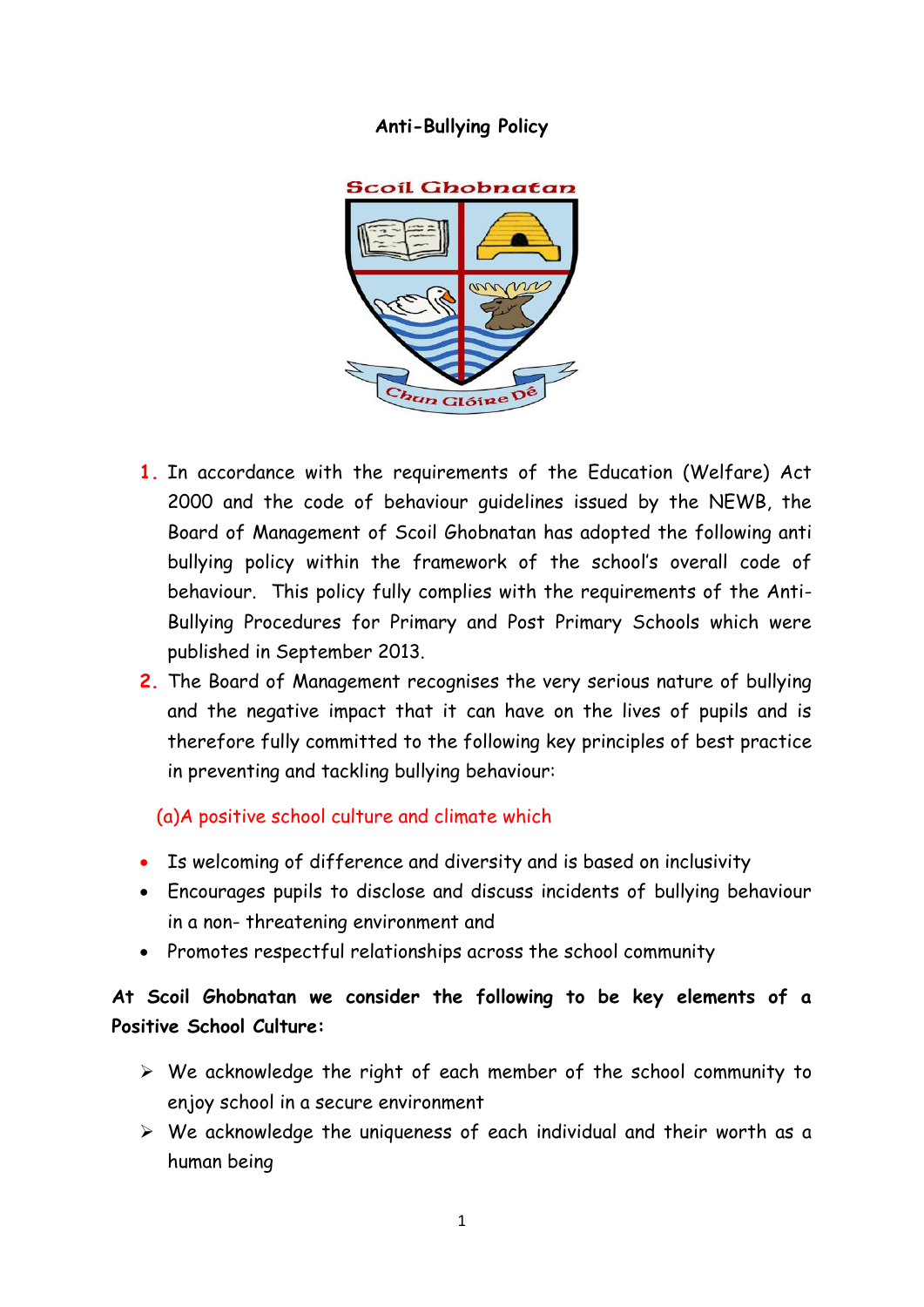- ➢ We promote positive habits of self-respect, self-discipline, equity and responsibility among all its members
- $\triangleright$  We have the capacity to change in response to its pupils needs
- ➢ We identify aspects of its curriculum through which positive and sustainable influences can be exerted towards forming pupils attitudes and values
- ➢ We take particular care of 'at risk' pupils and uses systems to identify needs and facilitate early intervention where necessary – thus responding to the needs, fears and anxieties of individual members in a sensitive manner
- $\triangleright$  Scoil Ghobnatan recognises the need to work in partnership with and keep parents informed on procedures to improve relationships within the school community
- $\triangleright$  We recognise the right of parents to share in the task of equipping pupils with a range of life skills
- ➢ Staff members share a collegiate responsibility, under the direction of the Principal, to act in preventing bullying/aggressive behaviour by any member of the school community

## **(b) Effective leadership**

- $\triangleright$  The BOM has overall responsibility to ensure that this policy is effective, sustainable and measured. The BOM must ensure accountability if of the highest standard and frequently appraise the outcomes of the strategies and measures contained within the policy
- ➢ ISM Team have a clear role to act in a leadership capacity within the school community, stimulating a whole school approach to preventing and tackling bullying and modelling best practice
- ➢ The Principal of Scoil Ghobnatan as key leader strongly influences attitudes and sets standards in relation to dealing with bullying
- ➢ Teachers act as good role models and are fair, clear and consistent in their disciplinary measures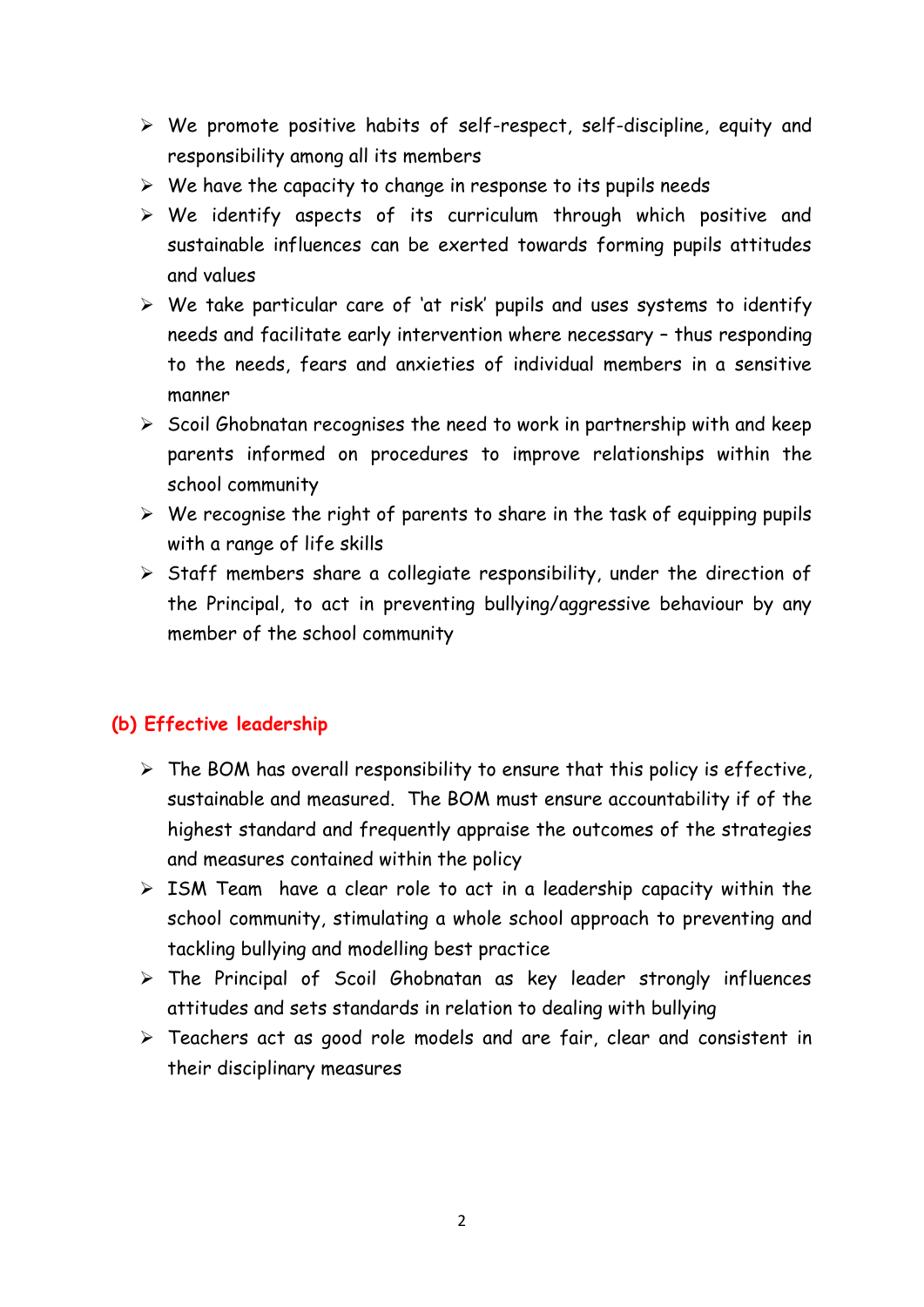## **(c) A School wide approach**

- $\triangleright$  A whole community approach to the problem of bullying is required and Scoil Ghobnatan's community comprises of management, teachers, S.N.A's, ancillary staff, pupils, parents/guardians and the wider community
- ➢ Beyond the school community, bullying behaviour may extend to outside of school. Where this negatively impacts on a school – parents and pupils have a responsibility to support the school in helping to address the issue. This applies particularly (but not exclusively) to cyber bullying.
- ➢ The assistance of Gardaí, Tusla and Community workers may be required in some cases
- ➢ Collective vigilance is needed throughout the whole school/community sector to identify and deal with issues around bullying in a fair and equitable manner

### **(d) A shared understanding of what bullying is and its impact**

➢ Scoil Ghobnatan endeavours to put in place appropriate systems to ensure all relevant members of the school community (parents, pupils, staff and wider community) have a shared understanding of what constitutes bullying behaviour as defined in this policy (*Section 2 & 3 of Anti-Bullying Procedures for Primary and Post Primary Schools)*

**(e) Implementation of education and prevention strategies** *see section 5 of this policy* **(including awareness raising measures) that-**

- Build empathy, respect and resilience in pupils; and
- Explicitly address the issues of cyber-bullying and identity based bullying including in particular, homophobic and transphobic bullying;
- Effective supervision and monitoring of pupils

## **(f) Effective supervision and monitoring of pupils**

- $\triangleright$  Staff members have a distinct responsibility to ensure that supervision of pupils in class is effective and consistent
- ➢ Supervision in playground areas must be managed and conducted effectively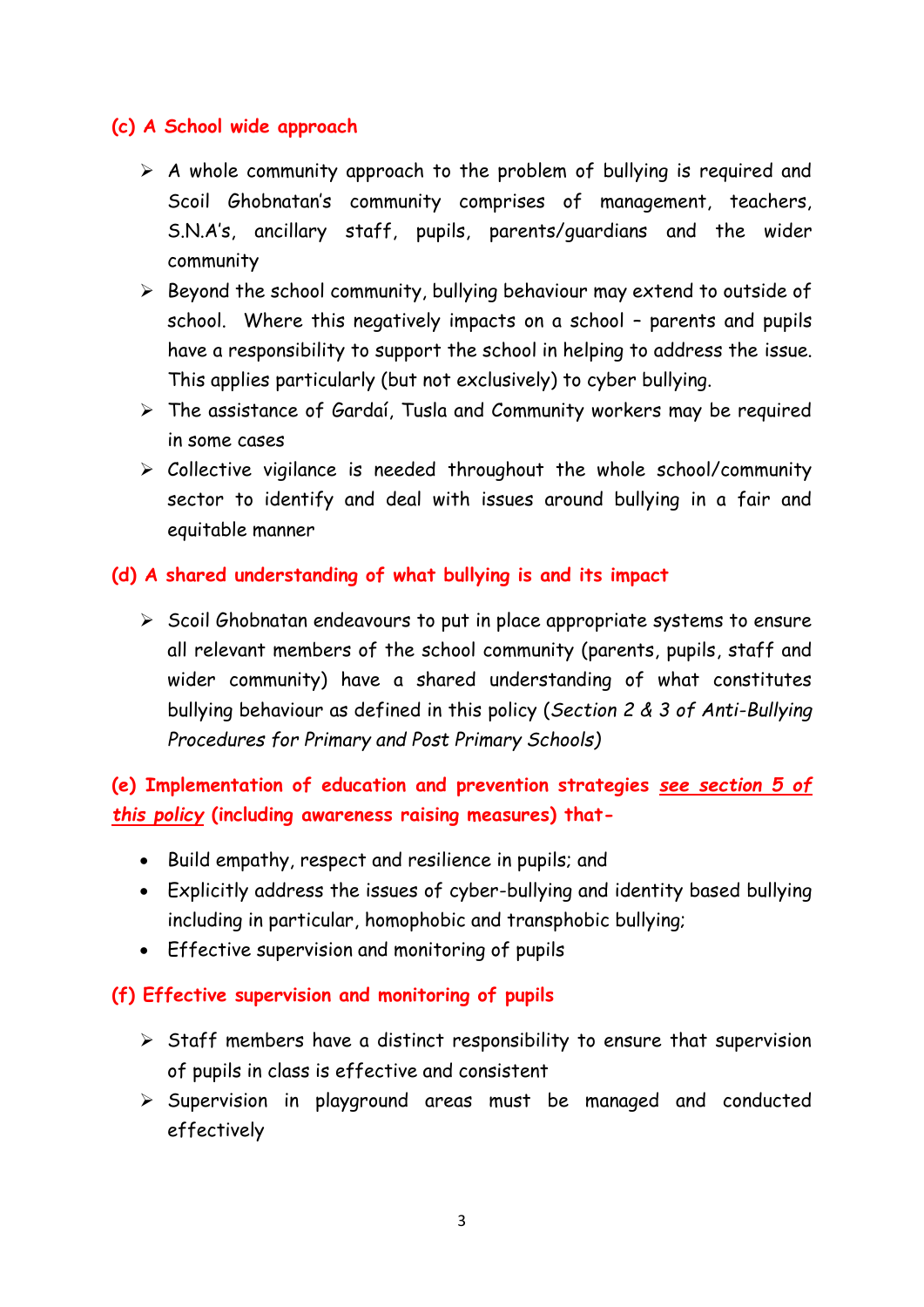## **(g) Supports for staff**

- ➢ Regular discussion and review of policy and procedures is essential to support staff on a continuous basis
- ➢ All staff must have a uniform interpretation of what is expected in relation to bullying, how to identify possible bullying behaviours, how to manage disclosures and to deal effectively with incidents of bullying within the classroom context
- ➢ Staff must be aware that supporting one another is a key aspect of prevention and new members of staff must be given every opportunity to discuss concerns and model best practice
- ➢ CPD in relation to Anti Bullying Strategies will be supported and encouraged for all members of staff
- **(h)** Consistent recording, investigation and follow up of bullying behaviour and
- **(i)** On-going evaluation of the effectiveness of the anti-bullying policy

# **3. In accordance with the Anti-Bullying Procedures for Primary and Post-Primary Schools bullying is defined as follows:**

Bullying is unwanted negative behaviour, verbal, psychological or physical conducted, by an individual or group against another person (or persons) and which is repeated over time.

The following types of bullying behaviour are included in the definition of bullying:

- Deliberate exclusion, malicious gossip and other forms of relational bullying,
- Cyber-bullying and
- Identity based bullying such as homophobic bullying, racist bullying, ethnic bulling and bullying of those with disabilities or special educational needs.

Isolated or once off incidents of intentional negative behaviour, including a once off offensive or hurtful text message or other private messaging, do not fall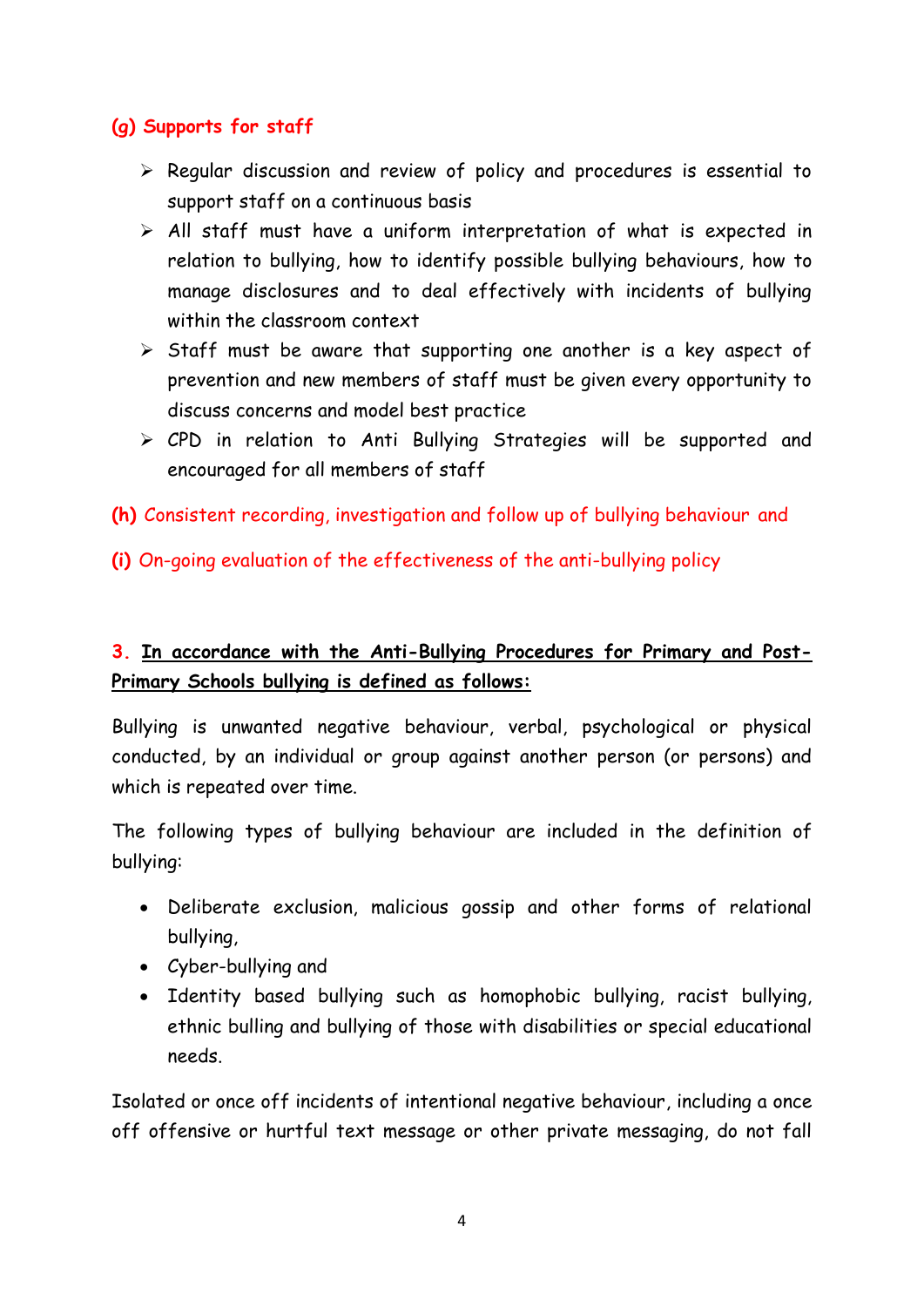within the definition of bullying and should be dealt with, as appropriate, in accordance with the school's code of behaviour.

However, in the context of this policy, placing a once off offensive or hurtful public message, image or statement on a social network site or other public forum where that message, image or statement can be viewed and/or repeated by other people will be regarded as bullying behaviour

Negative behaviour that does not meet the definition of bullying will be dealt with in accordance with the school's code of behaviour.

# Bullying Behaviours which Scoil Ghobnatan has identified as relevant to our context:

### **General behaviours which apply to all types of bullying:**

- Harassment based on any of the nine grounds in the equality legislation e.g. sexual harassment, homophobic bullying, racist bullying etc.
- Physical aggression
- Damage to property
- Name calling
- The production, display, or circulation of written words, pictures or other materials aimed at intimidating another person
- Offensive graffiti
- Extortion
- Intimidation
- Insulting or offensive gestures
- Invasion of personal space
- A combination of any of the types lists

#### **Cyber:**

- **Denigration:** spreading rumours, lies or gossip to hurt a person's reputation
- **Harassment:** continually sending vicious, mean or disturbing messages under another person's name
- **Trickery:** fooling someone into sharing personal information which you can then post online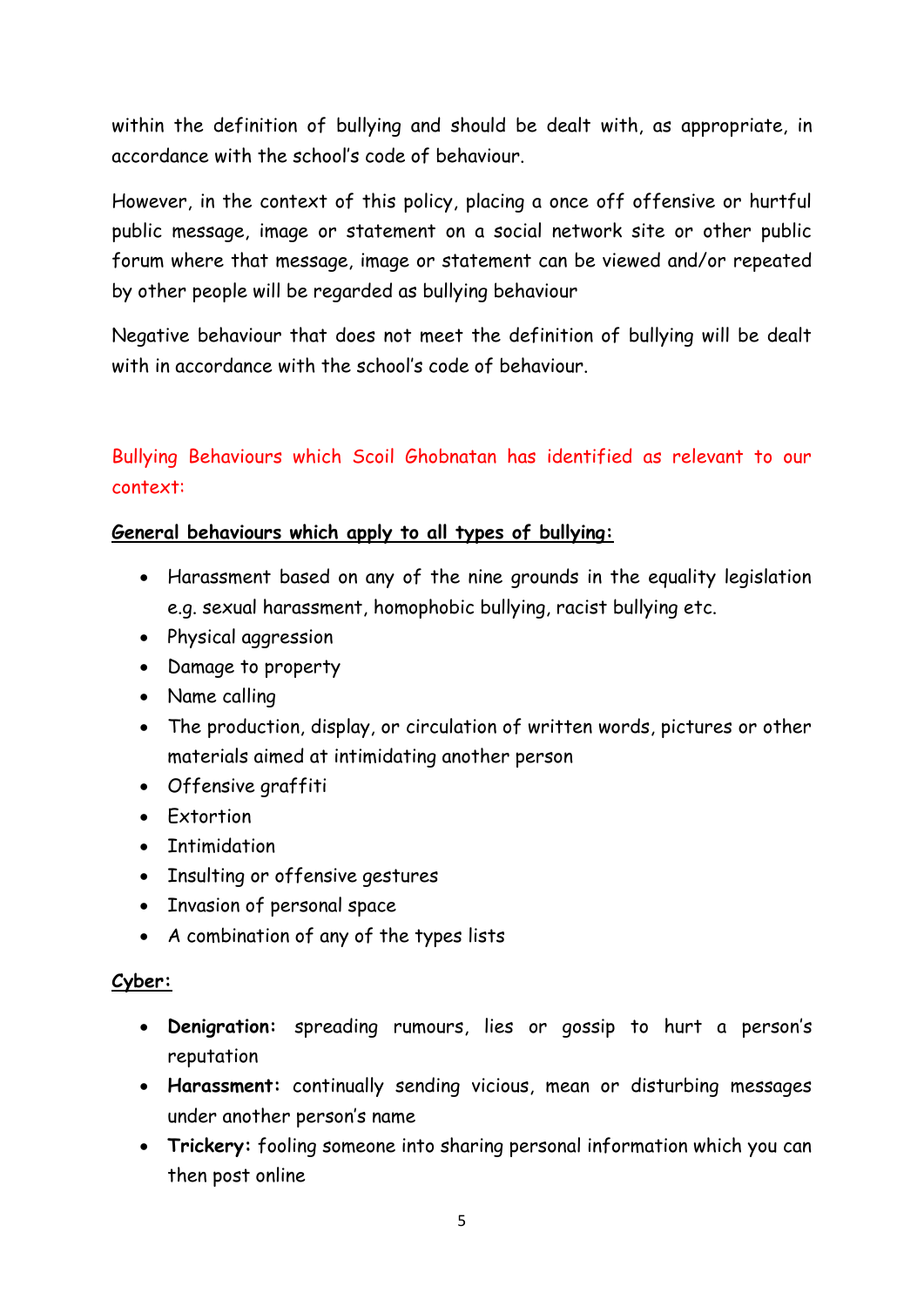- **Outing:** posting or sharing confidential or compromising information or images
- **Exclusion:** purposely excluding someone from an online group
- **Cyber stalking:** ongoing harassment and denigration that causes a person considerable fear for his/her safety
- Silent phone calls
- Abusive phone calls
- Abusive text messages
- Abusive e mail
- Abusive communication on social networks.

**Identity Based Behaviours – including any of the nine discriminatory grounds mentioned in Equality Legislation** (gender including transgender, civil status, family status, sexual orientation, religion, age, disability, race and membership of the Traveller community.

## **Homophobic and Transgender:**

- Spreading rumours about a person's sexual orientation
- Taunting a person of a different sexual orientation
- Name calling e.g. Gay, queer, lesbian…used in a derogatory manner
- Physical intimidation or attacks
- Threats

# **Race, nationality, ethnic background and membership of the Traveller community:**

- Discrimination, prejudice, comments or insults about colour, nationality, culture, social class, religious beliefs, ethnic or traveller background
- Exclusion on the basis of any of the above

## **Relational; this involves manipulating relationships as a means of bullying. Behaviours include:**

- malicious gossip
- isolation and exclusion
- ignoring
- spreading rumours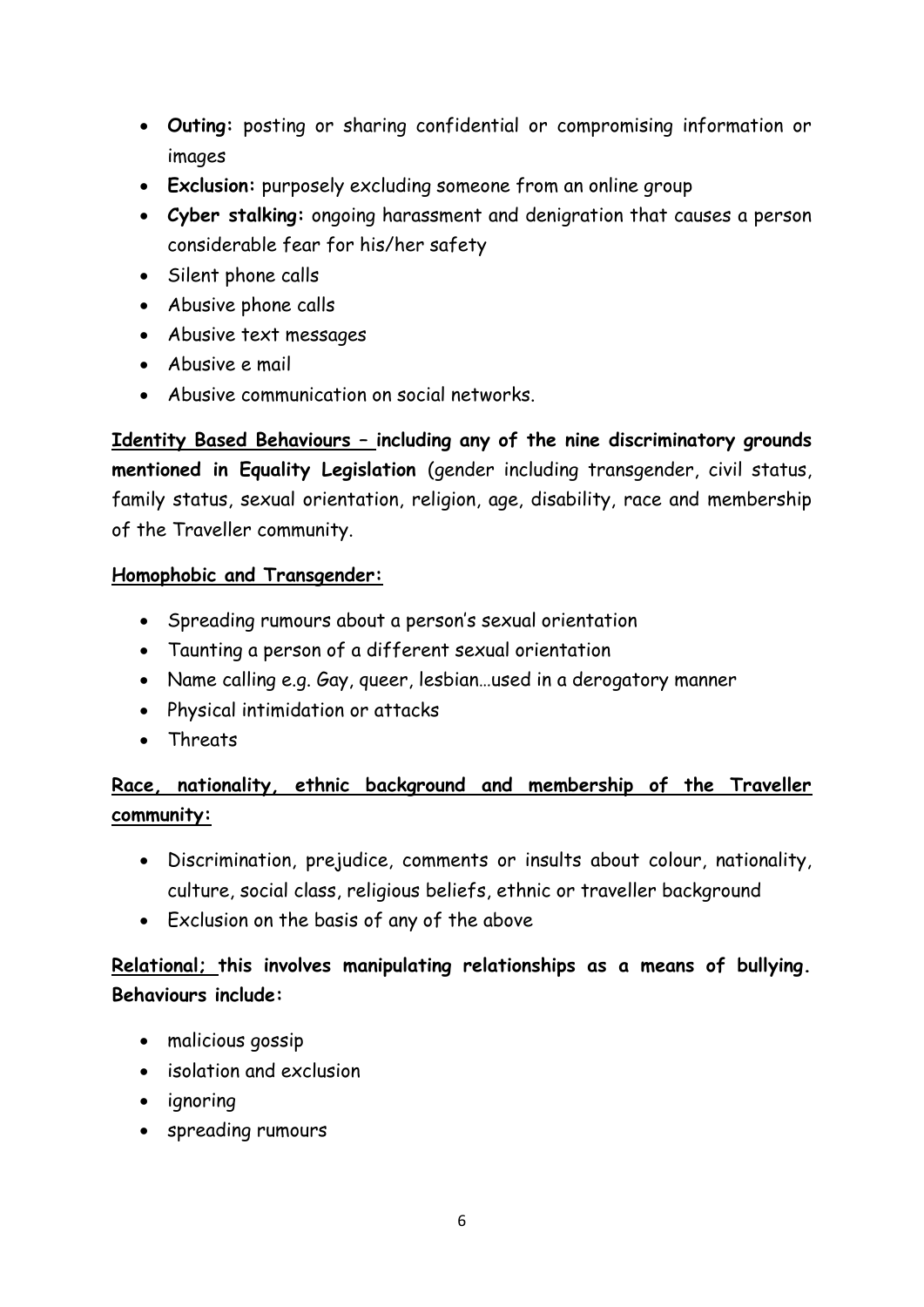### **Sexual:**

- unwelcome or inappropriate sexual comments or touching
- harassment

### **Special Education Needs, Disability:**

- name calling
- taunting others because of their disability or learning needs
- taking advantage of some pupils' vulnerabilities and limited capacity to recognise and defend themselves against bullying and to understand social situations and social cues
- mimicking a person's disability
- setting others up for ridicule

**4. The relevant teachers for investigating and dealing with bullying in accordance with the Anti-Bullying Procedures for Primary and Post Primary Schools – section 6:7.6, 6:7.7 – are as follows:**

- ➢ Principal
- ➢ Deputy Principal
- $\triangleright$  All class teachers.

5. **The following education and prevention strategies (including strategies specifically aimed at cyber bullying, homophobic and transphobic bullying) will be used by Scoil Ghobnatan (Ref: Section 6.5 of the Anti-Bullying Procedures for Primary and Post Primary):**

#### **Education and prevention strategies:**

#### **School wide approach**

- A school wide approach to the fostering of respect for all members of the school community
- The promotion of the value of diversity to address issues of prejudice and stereo-typing and highlight the unacceptability of bullying behaviour
- The fostering and enhancing of the self-esteem of all our pupils through both curricular and extracurricular activities. Pupils will be provided with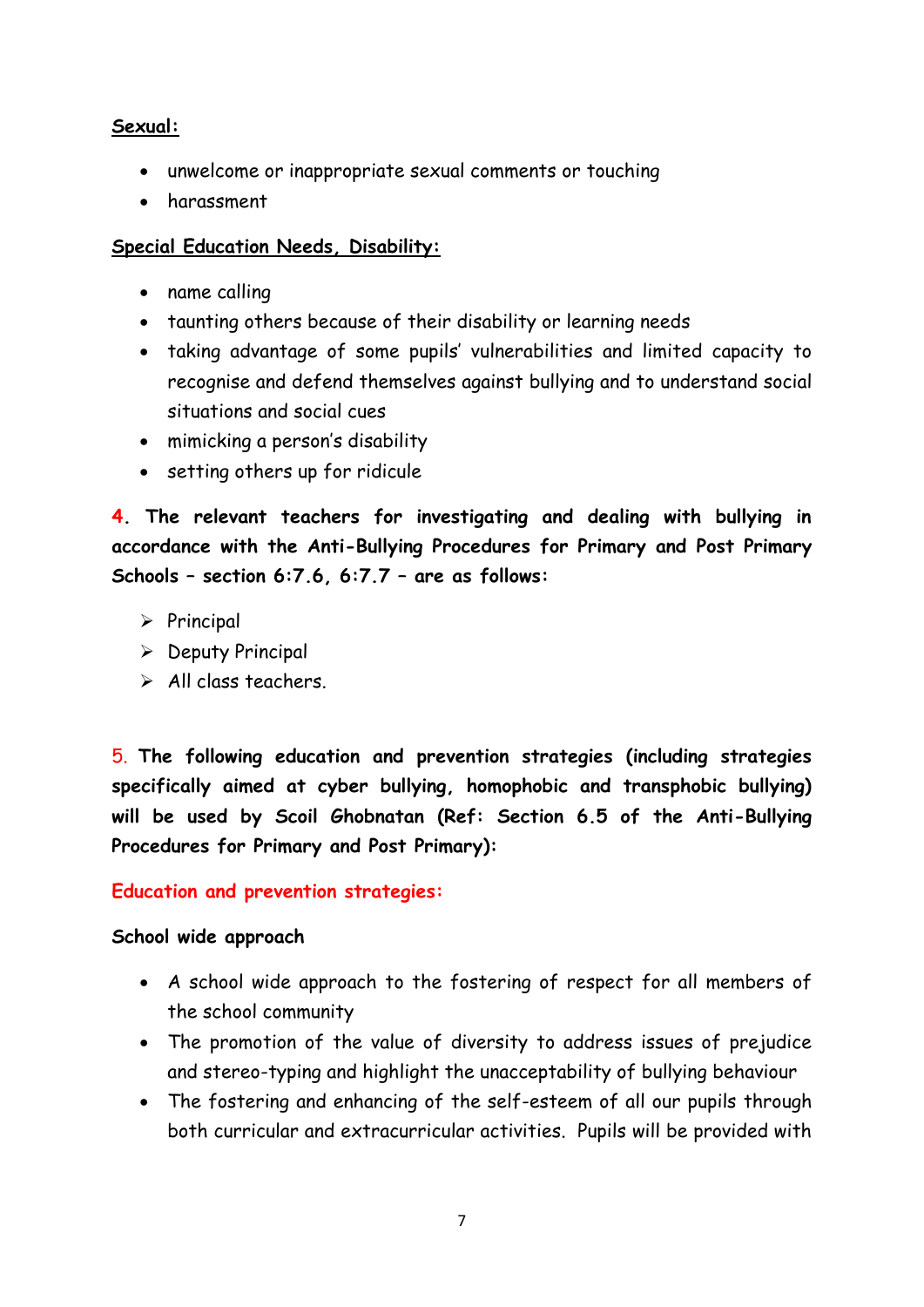opportunities to develop a positive sense of self-worth through formal and informal interactions.

- Whole staff professional development on bullying to ensure that all staff develops an awareness of what bullying is, how it impacts on pupils lives and the need to respond to it – prevention and intervention
- School wide awareness raising on all aspects of bullying, to include pupils, parents/guardians and the wider school community
- Supervision and monitoring of classrooms, corridors, school grounds, school tours and extra-curricular activities. Non-teaching and ancillary staff will be encouraged to be vigilant and report issues to relevant teachers. Supervision will also apply to monitoring student use of communication technology within the school
- The school's anti bullying policy is discussed with pupils and all parents/guardians are encouraged to view our policy on the school's website
- Encourage a culture of telling, with particular emphasis on the importance of bystanders. In that way pupils will gain confidence in 'telling'. This confidence factor is of vital importance. It should be made clear to all pupils that when they report incidents of bullying they are not considered to be telling tales but are behaving responsibly
- Ensuring that pupils know who to tell and how to tell, e.g.
	- o direct approach to teacher at an appropriate time,
	- o hand note up with homework
	- o make a phone call to the school
	- o get a parent/guardian to tell on your behalf
	- o ensure bystanders understand the importance of telling if they witness or know that bullying is taking place
- The development of an Acceptable Use Policy in the school to include the necessary steps to ensure that the access to technology within the school is strictly monitored

## **Implementation of curricula**

- The full implementation of the SPHE and the RSE and Stay Safe Programmes
- Continuous Professional Development for staff in delivering these programmes Eg. Roots of Empathy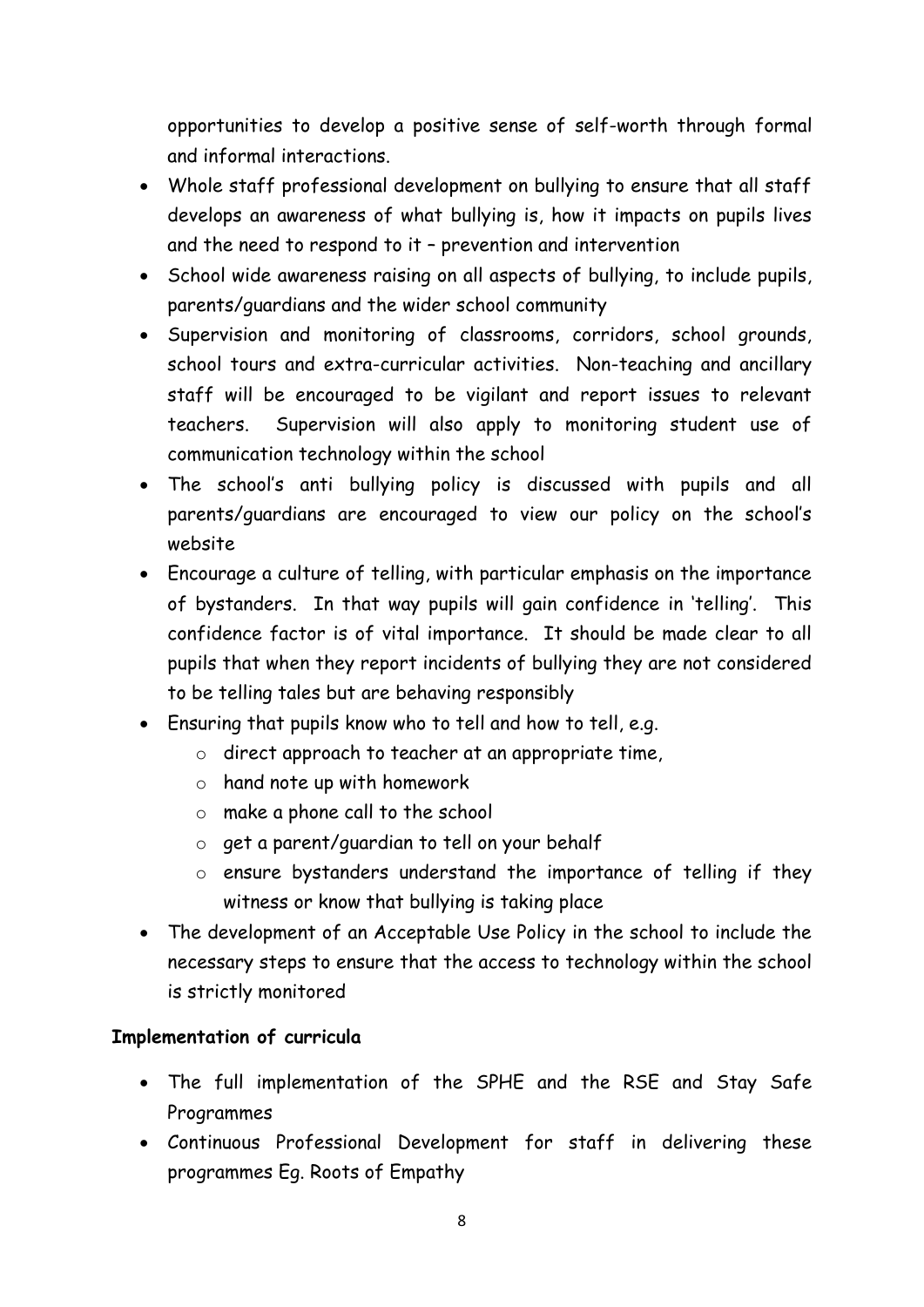- Delivery of the Garda SPHE Programmes at primary level. These lessons delivered by Community Gardaí, cover issues around personal safety
- The school will specifically consider the additional needs of SEN pupils with regard to programme implementation and the development of skills and strategies to enable all pupils to respond appropriately

# **6. Procedures for Investigating and Dealing with Bullying (Ref. 6.8.9 of the Anti-Bullying procedures for Primary and Post-Primary Schools)**

The primary aim in investigating and dealing with bullying is to resolve any issues and to restore, as far as is practicable, the relationships of the parties involved (rather than apportion blame);

The school's procedures must be consistent with the following approach. Every effort will be made to ensure that all involved (including pupils, parents/guardians) understand this approach from the outset.

## **Reporting Bullying Behaviour**

- Any pupil or parent(s)/guardian(s) may bring a bullying incident to any teacher in the school
- All reports, including anonymous reports of bullying, will be investigated and dealt with by the relevant teacher
- Teaching and non-teaching staff such as secretaries, S.N.A's, taxi escorts, caretakers, cleaners must report any incidents of bullying behaviour witnessed by them, or mentioned to them, to the relevant teacher
- In investigating and dealing with bullying , the relevant teacher will exercise her/his professional judgement to determine whether bullying has occurred and how best the situation might be resolved;
- Parent(s)/guardians(s) and pupils are required to co-operate with any investigation and assist the school in resolving any issues and restoring, as far as is practicable, the relationships of the parties involved as quickly as possible;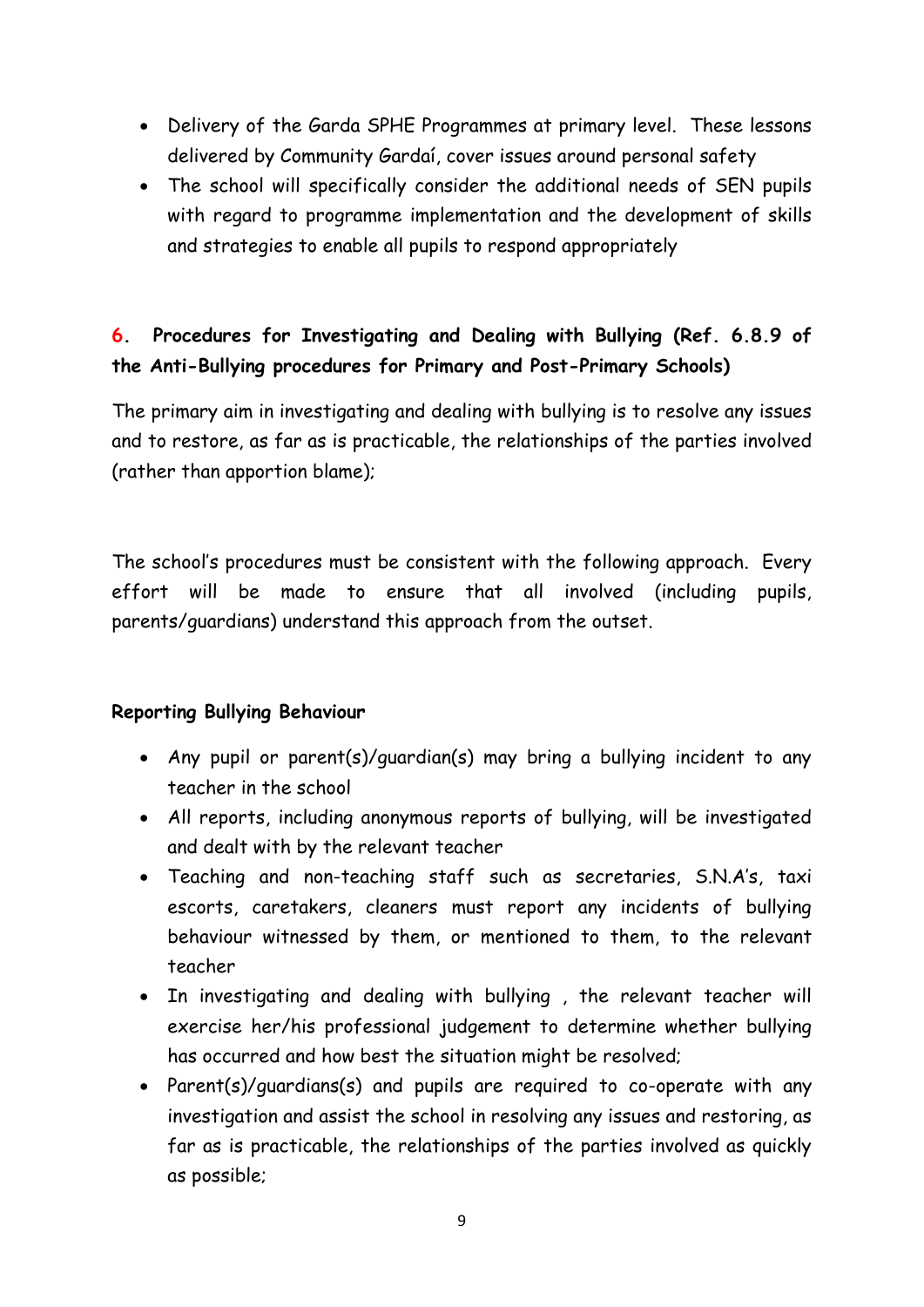- Teachers should take a calm, unemotional problem-solving approach
- Where possible incidents should be investigated outside the classroom situation to ensure the privacy of all involved;
- All interviews should be conducted with sensitivity and with due regard to the rights of all pupils concerned. Pupils who are not directly involved can also provide very useful information in this way;
- When analysing incidents of bullying behaviour, the relevant teacher should seek answers to questions of what, when, where, who and why.
- If a group is involved, each member should be interviewed individually at first. Thereafter, all those involved should be met as a group. At the group meeting, each member should be asked for their account of what happened to ensure that everyone in the group is clear about each other's statements;
- Each member of a group should be supported through the possible pressures that may face them from the other members of the group after the interview by the teacher;
- It may also be appropriate or helpful to ask those involved to write down their account of the incident(s)
- In cases where it has been determined by the relevant teacher that bullying behaviour has occurred, the parent(s)/guardians(s) of the parties involved should be contacted at an early stage to inform them of the matter and explain the actions being taken (by reference to the school policy). The school should give parents/guardians an opportunity of discussing ways in which they can reinforce or support the actions being taken by the school and the supports provided to the pupils;
- Where the relevant teacher has determined that a pupil has been engaged in bullying behaviour, it should be made clear to them that they are in breach of the school's anti-bullying policy and efforts should be made to try to get them to see the situation from the perspective of the pupil being bullied;
- It must also be made clear to all involved (each set of pupils and parents/guardians) that in any situation where disciplinary sanctions are required, this is a private matter between the pupil being disciplined, their parents/guardians and the school.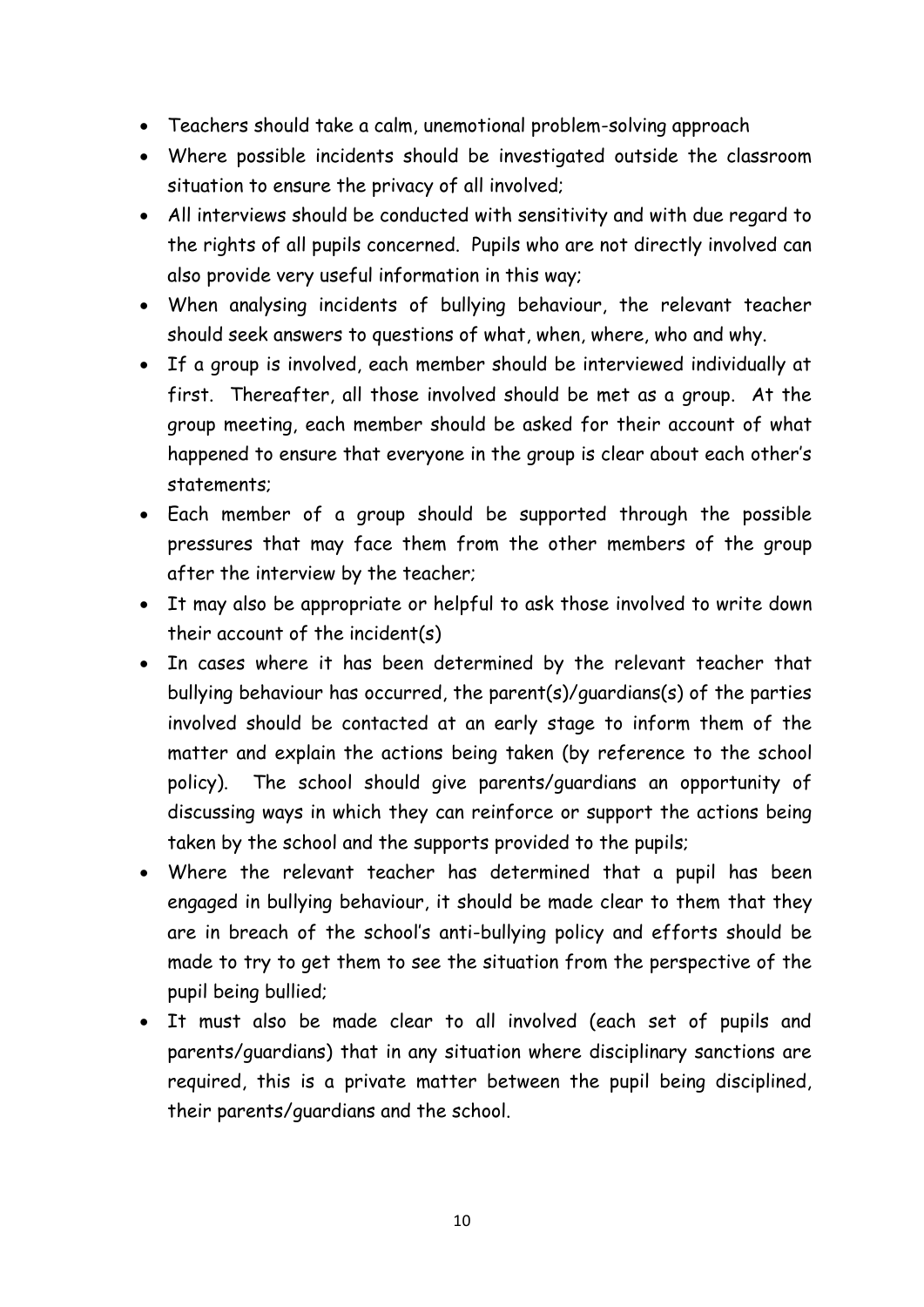### **Follow up and recording**

- In determining whether a bullying case has been adequately and appropriately addressed the relevant teacher must as part of their professional judgement, take the following factors into account:
- Whether the bullying behaviour has ceased;
- Whether any issues between the parties have been resolved as far is practicable
- Whether the relationships between the parties have been restored as far as is practicable
- Any feedback received from the parties involved, their parents/guardians or the school Principal or Deputy Principal
- Follow up meetings with the relevant parties involved should be arranged separately with a view to possibly bringing them together at a later date if the pupil who has been bullied is ready and agreeable.
- Where a parent/guardian is not satisfied that the school has dealt with a bullying case in accordance with these procedures, the parents/guardians must be referred, as appropriate, to the school's complaints procedures
- In the event that a parent/guardian has exhausted the school's complaints procedures and is still not satisfied, the school must advise the parents/guardians to their right to make a complaint to the Ombudsman for Children.

## **Recording of bullying behaviour**

It is imperative that all recording of bullying incidents must be done in an objective and factual manner.

**The school's procedures for noting and reporting bullying behaviour are as follows:**

#### **Informal pre-determination that bullying has occurred**

- All incidents of bullying must be reported to the relevant teacher
- While all reports, including anonymous reports of bullying must be investigated and dealt with by the relevant teacher, the relevant teacher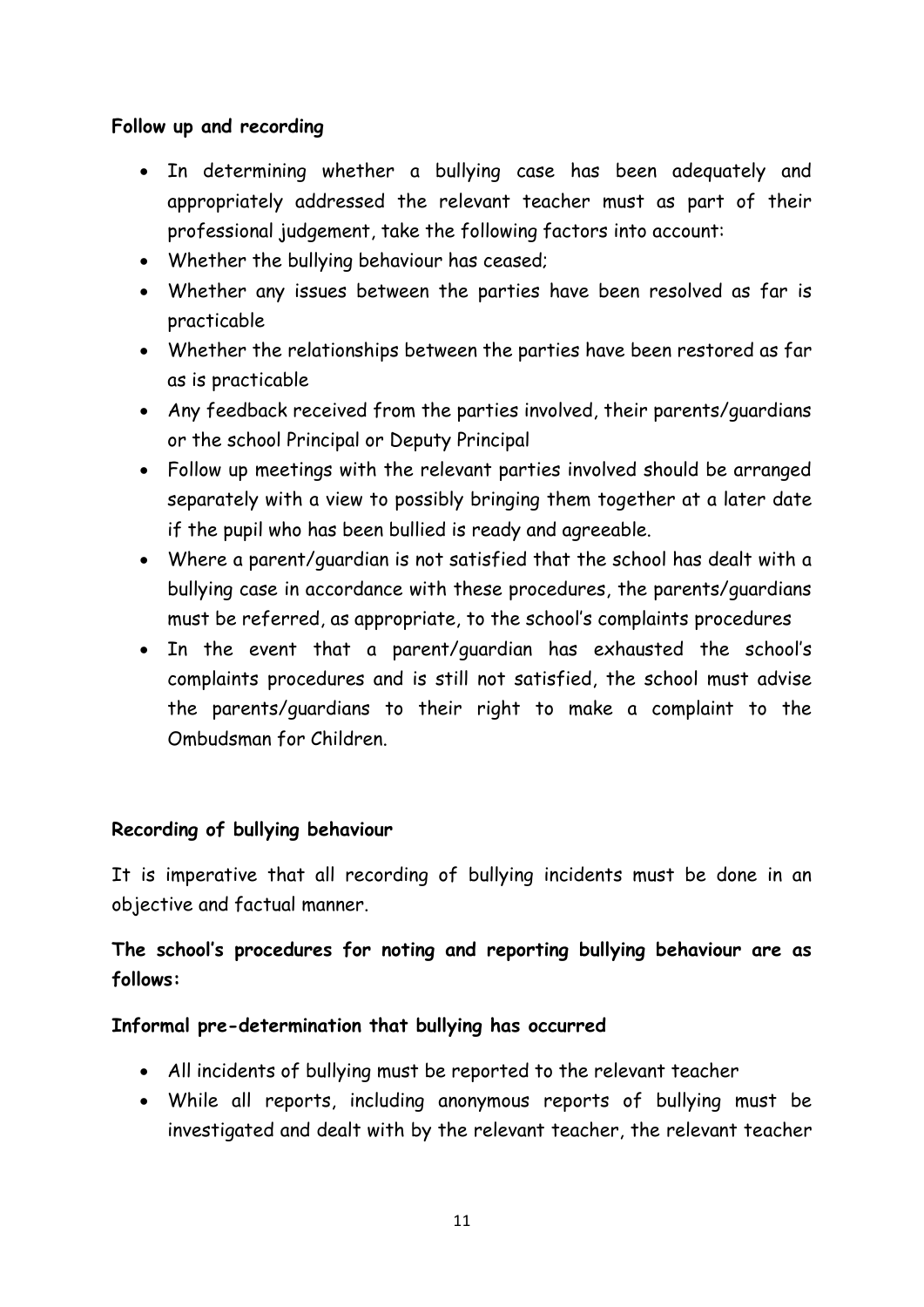must keep a written record of the reports, the actions taken and any discussions with those involved regarding same

- The relevant teacher must inform the principal of all incidents being investigated
- All records must be kept under lock and key in the principal's office

## **Formal Stage 1 - determination that bullying has occurred**

• If it is established by the relevant teacher that bullying has occurred, the relevant teacher must keep appropriate written records which will assist his/her efforts to resolve the issues and restore, as far as practicable, the relationships of the parties involved

The relevant teacher must use the recording template at **Appendix 3** to record the bullying behaviour in the following circumstances:

- a) in cases where he/she considers that the bullying behaviour has not been adequately addressed within 20 school days after he/she has determined that bullying behaviour occurred
- b) where the school has decided as part of its anti-bullying policy that in certain circumstances bullying behaviour must be recorded and reported to the Principal or Deputy Principal as applicable

In each of the circumstances at (a) and (b) above, the recording template at **Appendix 3** must be completed in full and retained by the teacher in question and a copy provided to the Principal/Deputy Principal as applicable. All records will be kept in a secure place under lock and key. It should also be noted that the timeline for recording bullying behaviour in the recording template at **Appendix 3** does not in any way preclude the relevant teacher from consulting the Principal/Deputy Principal at an earlier stage in relation to a case.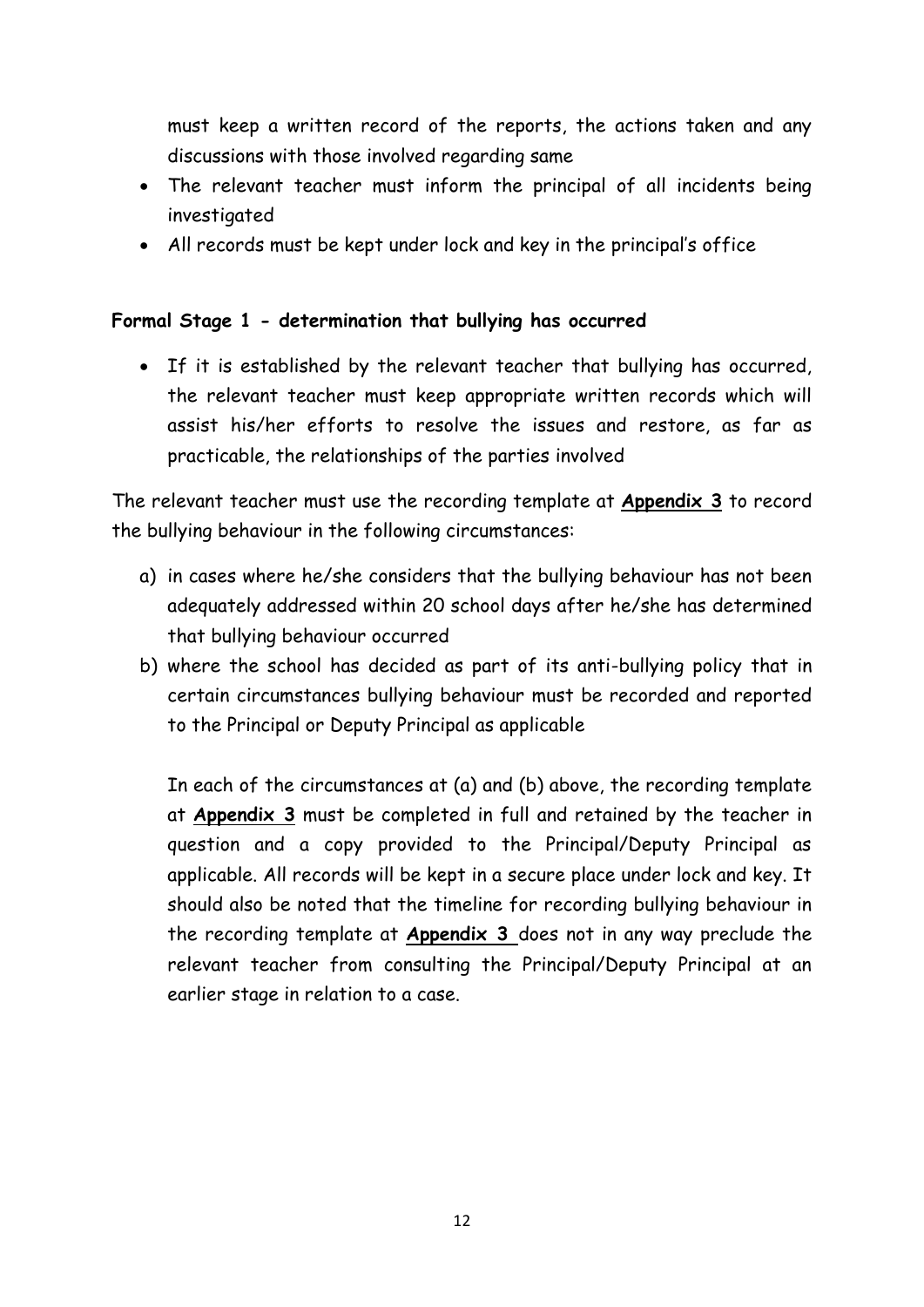## **Formal Stage 2:**

## **Established intervention strategies**

- Teacher interviews with all pupils
- Negotiating agreements between pupils and following these up by monitoring progress. This can be on an informal basis or implemented through a more structured mediation process
- Working with parent/guardian to support school interventions
- No blame approach
- Circle Time

# 7. **The school's programme of support for working with pupils affected by bullying is as follows (ref 6:8:16 of Procedures)**

- All in-school supports and opportunities will be provided for all pupils affected by bullying to participate in activities designed to raise their self-esteem, to develop friendships and social skills and build resilience eg.
- SPHE lessons
- Stay Safe Programme
- Walk Tall
- NEPS Programmes on [www.neps.ie](http://www.neps.ie/)
- If pupils require counselling for further supports the school will endeavour to liaise with the appropriate agencies to organise same. NEPS will also be contacted for advice.

## 8. Supervision and Monitoring of Pupils

The Board of Management confirms that appropriate supervision and monitoring policies and practices are in place to both prevent and deal with bullying behaviour and to facilitate early intervention where possible

- There are agreed supervision and monitoring practices in the school
- Mobile phones are to be switched off and kept in children's bags
- In relation to Acceptable Use Policy in the school all internet sessions are supervised by a teacher